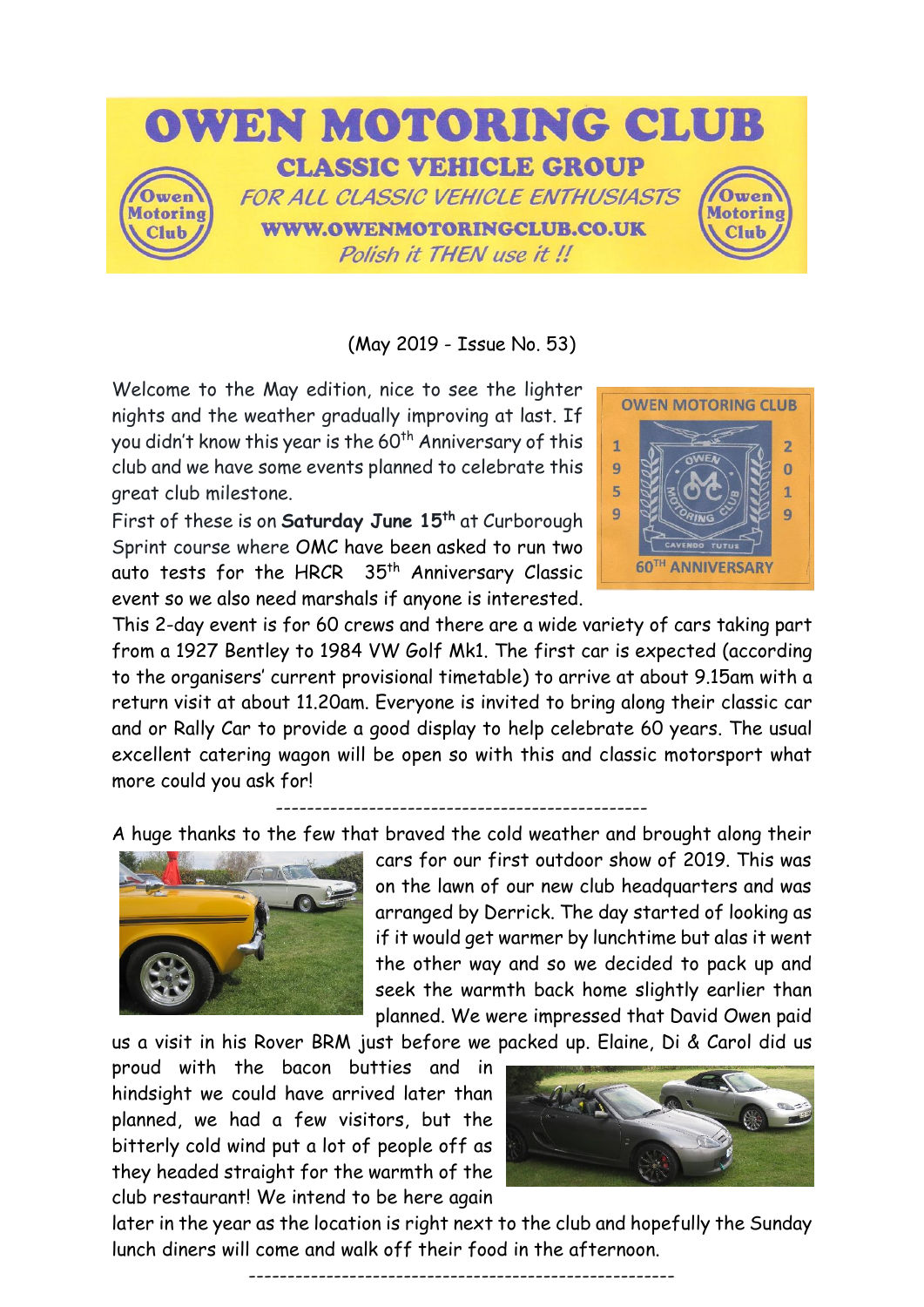Hope you managed to get out and drive your classic on the Annual 'Drive-it Day' event. Elaine & I took part in a 90-mile drive to the National Memorial Arboretum with the Midget & Sprite Club. This now looks to be annual event as it' was my 2<sup>nd</sup>



year of planning and producing a tulip route for everyone to follow. MASC members enjoyed the drive and again the weather was kind to us, so most cars had their roofs down. Again, we used Carsington Water for a short comfort stop before the final leg of the journey.

------------------------------------------------------

Thank you to everyone who brought their cars along to the new classic cars show at Chetwynd Deer Park. Maybe not as well attended as the organisers had hoped for but still a good show in a glorious setting. Weston Park also held their classic car show on the

your car at this local show this year.



same date, so I think this had something to do with the attendance numbers.



Thanks again to Elaine & Di who did a great job with the breakfast butties and to Melvin who made good use of his Scimitar by bringing the club equipment thus saving me a job. Derrick also turned up in his previous days purchase of a lovely 2 lite Cortina Ghia automatic.

Don't forget to make a note in your diary for the hugely successful Canwell Show which is on Saturday 10<sup>th</sup> August 2019 and it is good to have people wanting to register for this already. Last year we had 22 cars and it would be great if we could get even more this year. Please drop me an e-mail if you are planning to show

-----------------------------------------------------

------------------------------------------------ Our next outdoor display which I hope you will come and be part of is at Curborough Sprint course on 9<sup>th</sup> June. We will again have a static display during our clubs annual 'Graham Hill Sprint'. This free to enter, for spectators, event

-----------------------------------------

usually attracts a big crowd and of course you can come & go as you please.